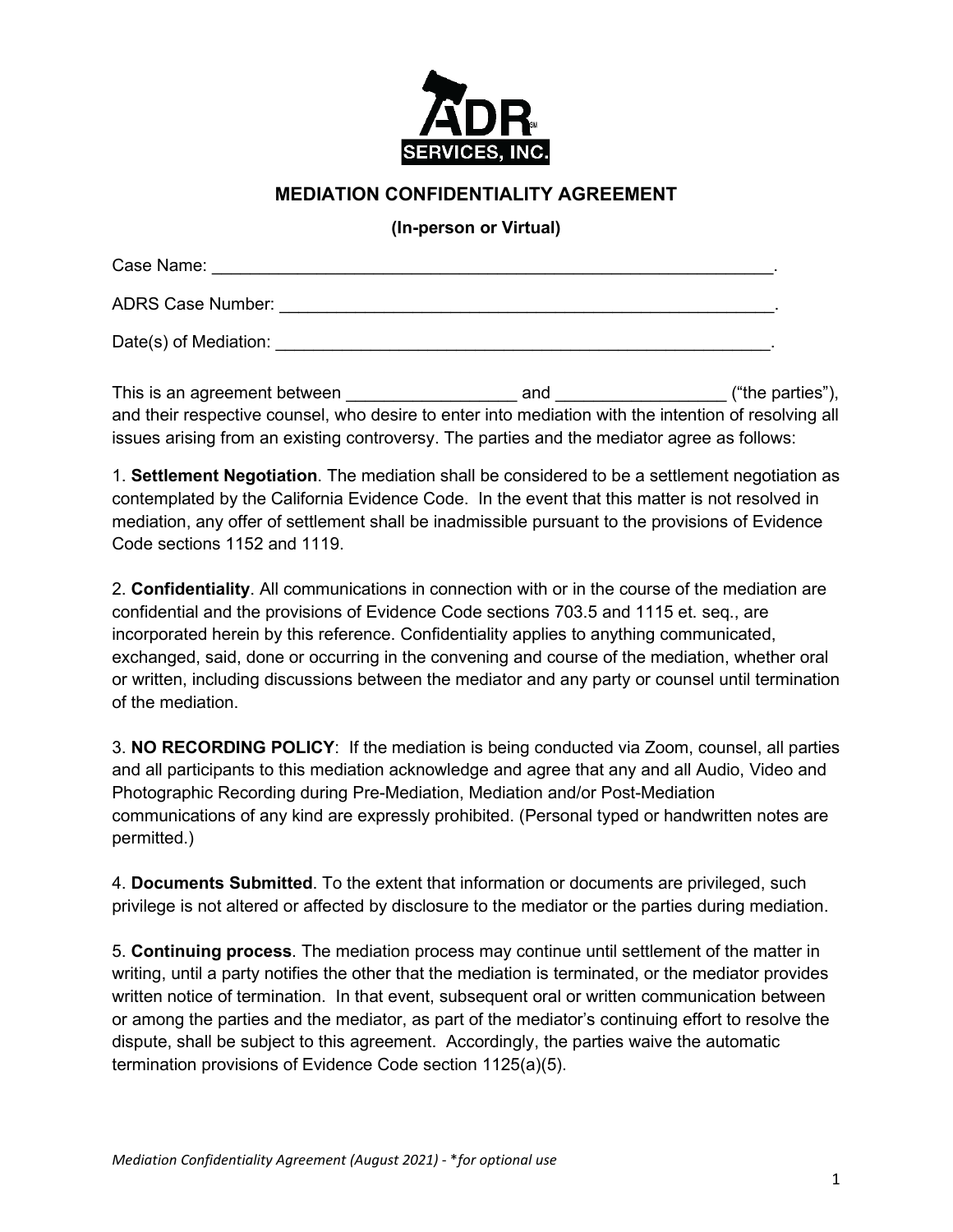6. **Settlement Enforcement**. In the event that it may become necessary to introduce in a court proceeding or arbitration a written settlement agreement prepared and signed during or after the mediation for the purpose of enforcing the provisions of such agreement under CCP sections 664.6 or 664.7 or otherwise, the parties agree to waive the mediation confidentiality provisions of the Evidence Code for that purpose only.

7. **Recourse for Breach**. The parties understand, acknowledge and agree that neither ADR Services, Inc., nor the mediator have the authority, power, obligation, jurisdiction or other ability to enforce the provisions of this agreement or the provisions of the Evidence Code that apply to this mediation proceeding or to provide or fashion a remedy for any claimed breach of this agreement. The parties understand and agree that their sole forum to seek redress for any claimed breach of this agreement by any other party shall be the court or arbitration proceeding where the action is pending. The parties understand and agree that neither ADR Services, Inc. nor the mediator shall have any responsibility to testify in such proceedings, or to present evidence, or provide information or otherwise be involved in such proceedings and the parties shall not require or request ADR Services, Inc. or the mediator to initiate, support or become involved in such proceedings. The participants in this mediation shall not subpoena the mediator nor any employee or officer of ADR Services, Inc. or request any documents from them that were created or prepared in connection with this mediation. (Evidence Code §703.5.)

8. **Legal Advice**. The mediator is serving as a neutral person who is assisting the parties in an effort to resolve their dispute. The mediator does not act as an advocate for any party. The mediator's statements do not constitute legal advice to any party. The parties shall seek and rely solely on the legal advice that they obtain from their counsel. If the mediator assists the parties in preparing a settlement agreement, the parties agree that the mediator is acting as a mere scrivener and the parties shall have such settlement agreement reviewed and approved by their legal counsel before executing the agreement and the mediator shall have no liability for any error or omission with respect to such settlement agreement.

9. **Limited Liability, Release and Indemnification**. The participants hereby agree that the Mediator has no liability for any act or omission in connection with or arising out of the mediation. (*Howard v. Drapkin* (1990) 222 Cal.App.3d 843, 855, n.6 and 860.) Further, the Mediator makes no representation that the participants will reach an agreement on any of the issues, disputes or controversies discussed in the mediation. Any participant who brings any claim, action or proceeding of any nature against the Mediator or who seeks to have the Mediator testify in any proceeding shall be responsible to indemnify the Mediator for any expenses, loss or damage incurred, including, without limitation, attorney's fees and expenses incurred in connection with such claim, action or proceeding brought by such participant.

10. Nothing contained in this agreement shall preclude a report to the ADR Administrator or prevent ADR Services, Inc. from responding to an inquiry from the ADR Administrator pursuant to California Rule of Court sections 3.850-3.868; 3.890-3.898.

Dated: **Example 3** and signed in counterparts for by each of the participants whose signatures appear below.

Mediator Name: \_\_\_\_\_\_\_\_\_\_\_\_\_\_\_\_\_\_\_\_\_\_\_\_\_\_\_\_\_\_\_\_\_.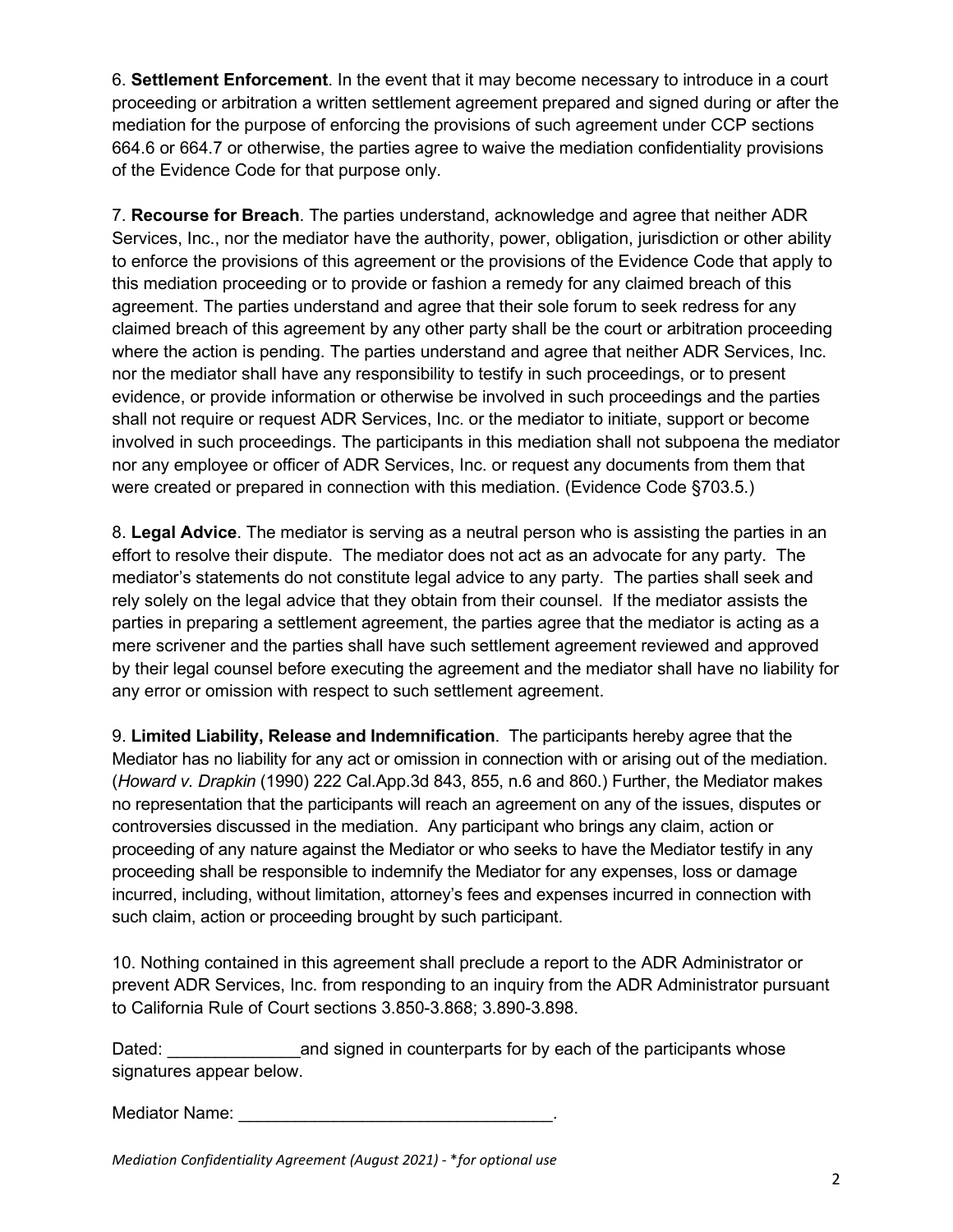## **CONFIDENTIALITY AGREEMENT – SIGNATURE PAGE**

| <b>CLIENT / ATTORNEY</b>      |                                        |
|-------------------------------|----------------------------------------|
| <b>CARD HERE</b><br><b>OR</b> | <b>Client Name:</b>                    |
|                               | Plaintiff / Defendant / X-Comp / X-Def |
| Name:                         |                                        |
| Address:                      | Date:                                  |
|                               |                                        |
| City:                         | Signature:                             |
|                               |                                        |
| Phone:                        | Email Address:                         |
|                               |                                        |

| <b>CLIENT / ATTORNEY</b> |                                        |
|--------------------------|----------------------------------------|
| <b>CARD HERE</b>         | <b>Client Name:</b>                    |
| <b>OR</b>                | Plaintiff / Defendant / X-Comp / X-Def |
| Name:                    |                                        |
| Address:                 | Date:                                  |
| City:                    | Signature:                             |
| Phone:                   | Email Address:                         |

| <b>CLIENT / ATTORNEY</b> |                                        |
|--------------------------|----------------------------------------|
| <b>CARD HERE</b>         | <b>Client Name:</b>                    |
| <b>OR</b>                | Plaintiff / Defendant / X-Comp / X-Def |
| Name:                    |                                        |
|                          |                                        |
| Address:                 | Date:                                  |
|                          |                                        |
| City:                    | Signature:                             |
|                          |                                        |
| Phone:                   | Email Address:                         |
|                          |                                        |